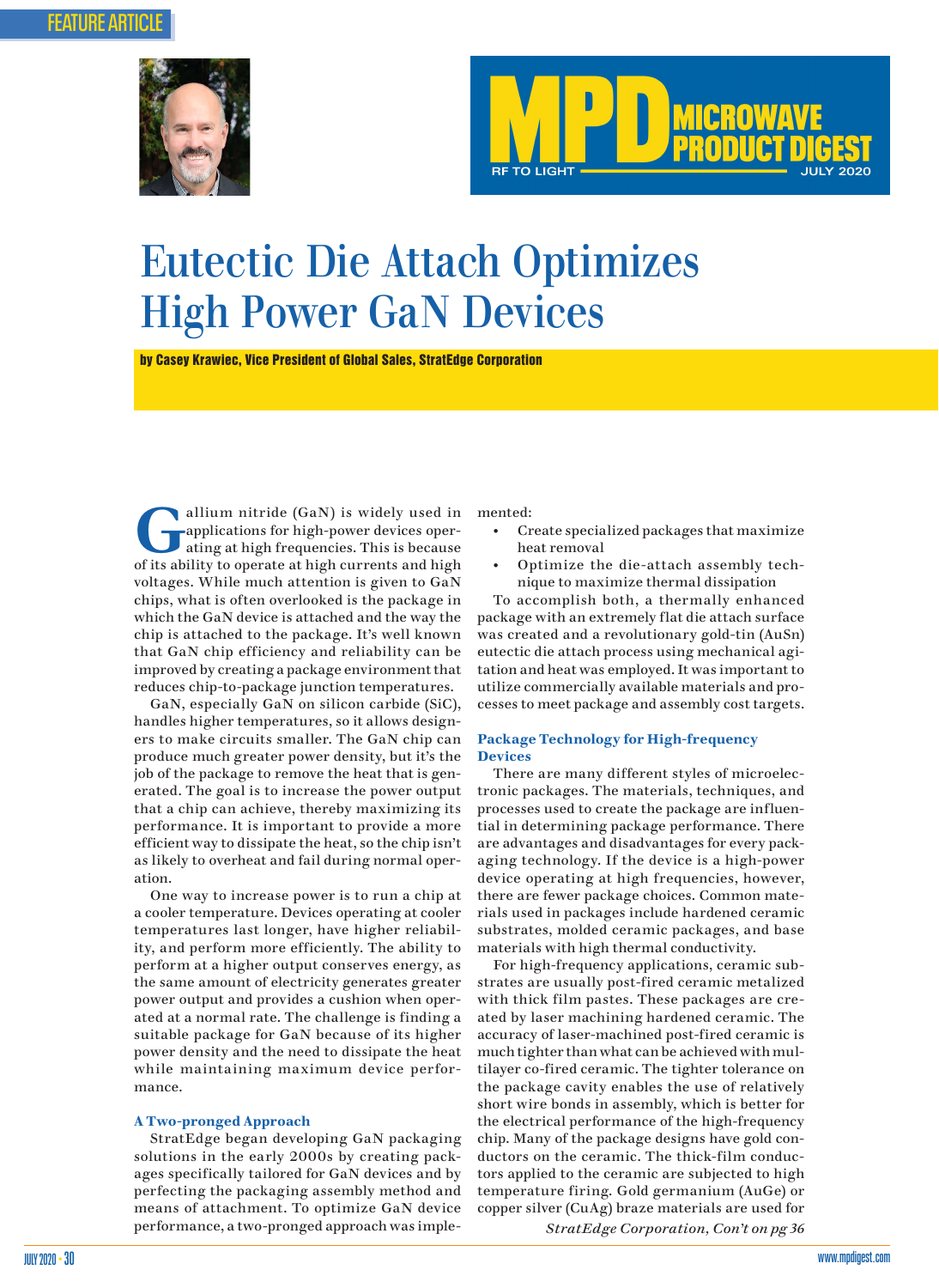<span id="page-1-0"></span>

*[StratEdge Corporation, Con't from pg 30](#page-0-0)*



**Figure 1: Examples of post-fired ceramic package with CMC base (left) and MIL-STD-hermetic molded ceramic package with CMC base (right)**



**Figure 2: Spectral reflectance measurement of StratEdge package (Courtesy of Filmetrics, San Diego, CA)**

attachment of the ceramic to the base material.

The high temperatures produced by GaN require a base with high thermal conductivity and a coefficient of thermal expansion (CTE) matched to the GaN device. Engineered materials like copper tungsten (CuW) composite, copper molybdenum (CuMo) composite, and laminated copper-molybdenum-copper (CMC) were developed within the industry to construct robust packages.

While copper is an excellent heat conductor with a thermal conductivity of 400 W/mK, it expands greatly when it becomes hot compared to the GaN device. Flanges made with CuW and CuMo composites combine the desirable thermal conductivity of the copper with the stiffness provided by the tungsten and molybdenum, but experimentation found that bases made with laminated layers of copper and molybdenum proved to be the best fit for GaN. Molybdenum, while not a great thermal conductor, is stiff and can be laminated to copper to provide a core that enables the entire base to have a good CTE match with the GaN device. CMC, constructed with a 1:3:1 ratio, results in an optimum balance of thermal dissipation and thermal expansion of the base material. The effective thermal conductivity in

the z-direction is similar to that of CuW (15%/85%) and CuMo (10%/90%), the most commonly used copper composite base materials. What CMC provides that CuW and CuMo do not is a layer of copper directly beneath the GaN device. This enables the heat to spread away from the hot spots on the bottom of the device, which helps reduce the chip-to-package junction temperature.

Molded ceramic packages are often used when devices need to be packaged hermetically. Molded ceramic is a form of glass-to-metal seal technology where crack-resistant alumina-filled glass is used. The packages are constructed with ASTM F-15 (iron-nickel-cobalt) leads, bases, and seal rings for hermetic sealing per military standards for fine and gross leak testing. The metal surfaces have soft gold over nickel plating, which is great for gold wire bonding and AuSn eutectic die attach. If high-power GaN devices are to be packaged, commercially available high thermally conductive base materials, like CuW, CuMo, and CMC laminates are used instead of Fe-Ni-Co (iron-nickel-cobalt). As mentioned, CMC is used because the copper layer directly beneath the GaN device most efficiently spreads the heat away from the device. Examples of ceramic packages with CMC bases are shown in **Figure 1**.

In summary, packages with CMC bases that are either brazed to post-fired ceramic or brazed to a molded ceramic package using AuGe are designed specifically for high-power GaN devices. Using a flange design that has a larger volume relative to the device and is larger in x and y allows the heat to spread more rapidly. The molybdenum in the base provides a well-matched CTE by constraining the expansion of the copper. By design, the CTE of the base keeps the device in slight compression. The thermally conductive copper layer sits directly beneath the GaN device so that the heat spreads away from it immediately. By using packages with CMC bases, chip designers can take full advantage of the attributes of GaN technology.

#### **Die Attach Assembly**

StratEdge developed a proprietary AuSn eutectic die attach technique that, in conjunction with its leaded laminate (LL) packages with CMC bases, was found to achieve superior thermal dissipation. Die bonding is the process of attaching a device to a tab or heat spreader, package, or another die. AuSn eutectic die attach is a well-established method of attaching devices with AuSn solder. Both device and package must have gold on their mating surfaces. When the attachment is void-free (no gaps or pockets in the solder joint), AuSn eutectic die attach is highly reliable in performance. It's used for high reliability applications because it won't outgas and is unlikely to fail if attached properly.

There are different methods for AuSn die attach. StratEdge chose scrubbing, which is the process of heating with mechanical agitation. The die bonder used has a specially equipped stage for eutectic AuSn attachment of devices. It is an automated, highly repeatable method of scrubbing the GaN device to attach it to the package base using an 80/20 AuSn eutectic solder preform. Although AuSn is good for soldering a reliable joint, it doesn't have as high a thermal conductivity as copper. In order to maximize the thermal dissipation from the device to the package base, it is important to minimize the thickness of the AuSn solder bond line. It's the extremely thin bond line, that can only be achieved with the scrubbing process, that optimizes heat transfer. StratEdge, in partnership with die bonder equipment manufacturer Palomar Technologies, Carlsbad, CA, developed a process to ensure that achieving extremely thin bond line thicknesses of 0.00025" are routine.

The quality of the solder joint is defined by the scarcity of voids. The closer the solder joint is to being void-free, the better the reliability and thermal dissipa-